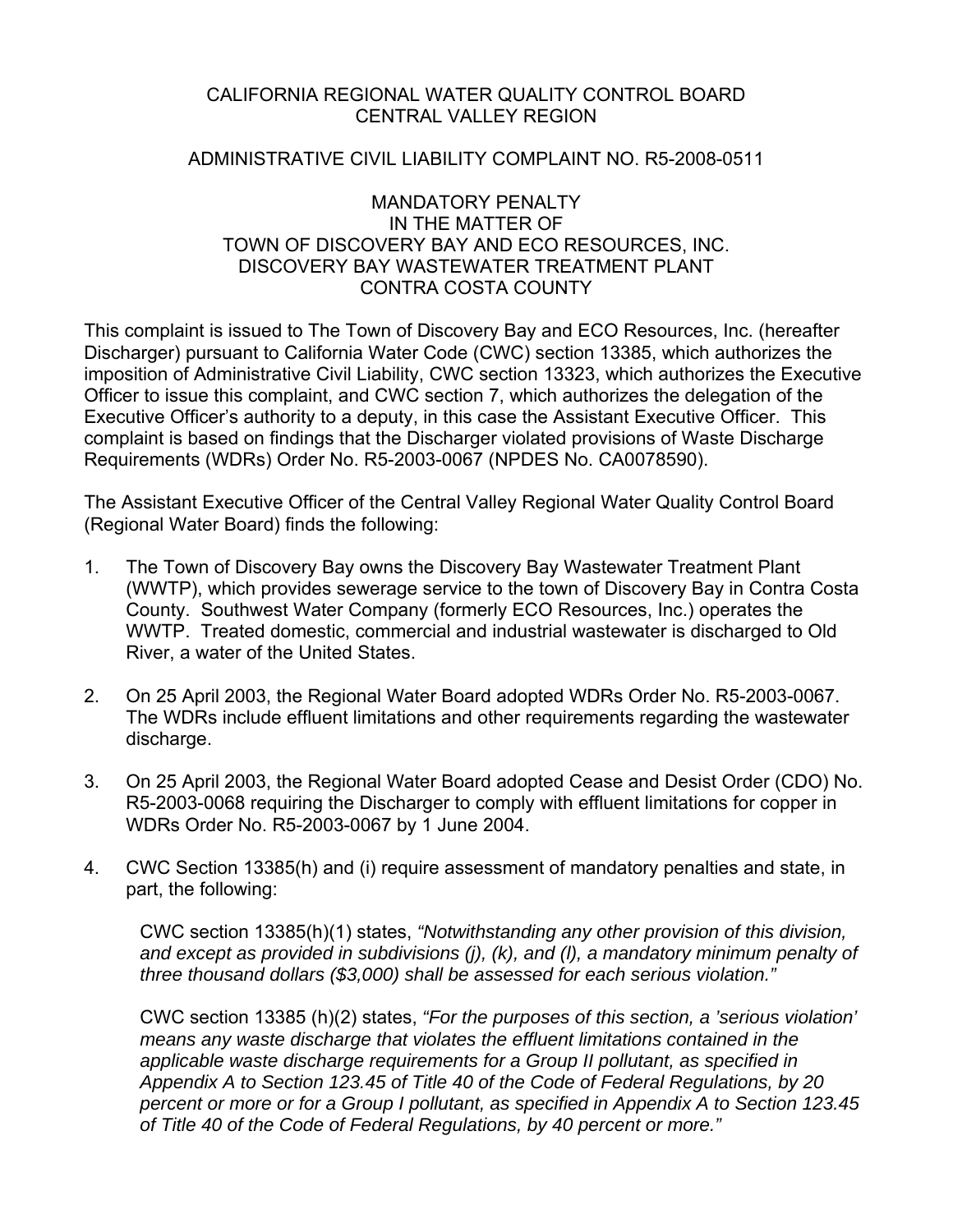ADMINISTRATIVE CIVIL LIABILITY COMPLAINT NO. R5-2008-0511 **ADMINISTRATIVE COMPLAINT** MANDATORY PENALTY DISCOVERY BAY WASTEWATER TREATMENT PLANT CONTRA COSTA COUNTY

CWC section 13385(i)(1) states, *"Notwithstanding any other provision of this division, and except as provided in subdivisions (j), (k), and (l), a mandatory minimum penalty of three thousand dollars (\$3,000) shall be assessed for each violation whenever the person does any of the following four or more times in any period of six consecutive months, except that the requirement to assess the mandatory minimum penalty shall not be applicable to the first three violations:* 

- *A) Violates a waste discharge requirement effluent limitation.*
- B) *Fails to file a report pursuant to Section 13260.*
- C) *Files an incomplete report pursuant to Section 13260.*
- D) *Violates a toxicity effluent limitation contained in the applicable waste discharge requirements where the waste discharge requirements do not contain pollutantspecific effluent limitations for toxic pollutants."*
- 5. CWC Section 13323 states, in part:

*"Any executive officer of a regional board may issue a complaint to any person on whom administrative civil liability may be imposed pursuant to this article. The complaint shall*  allege *the act or failure to act that constitutes a violation of law, the provision authorizing civil liability to be imposed pursuant to this article, and the proposed civil liability."*

- 6. The Executive Officer has issued three prior Administrative Civil Liability Complaints (ACLCs) for Mandatory Minimum Penalties to the Discharger. The three ACLCs include ACLC No. 5-01-187 for effluent limitation violations from 1 January 2000 to 28 February 2001 in the amount of \$69,000; ACLC No. R5-2002-0511 for effluent limitation violations from 1 March 2001 to 31 March 2002 in the amount of \$45,000; and ACLC No. R5-2004-0523 for violations from 1 April 2002 to 31 March 2004 in the amount of \$75,000. The Discharger has paid the penalties associated with these ACLCs, and these cases are closed.
- 7. WDRs Order No. R5-2003-0067 Effluent Limitations No. B. 2 includes, in part, the following effluent limitations:

| Constituent                         | Unit                 | Monthly<br>Average | Weekly<br>Average | 7-day<br>Median | Daily<br>Maximum |
|-------------------------------------|----------------------|--------------------|-------------------|-----------------|------------------|
| Total Suspended Solids <sup>2</sup> | mg/L                 | 30                 | 40                |                 | 50               |
|                                     | lbs/day <sup>3</sup> | 525                | 700               |                 | 875              |
| Copper                              | $\mu$ g/L            | Att E              |                   |                 | Att $E^5$        |
|                                     | lbs/day <sup>3</sup> | 4                  |                   |                 | 4                |
| <b>Total Coliform Organisms</b>     | MPN/100mL            |                    |                   | 23              | 240              |

2 To be ascertained by a 24-hour composite.

3 Based upon a design treatment capacity of 2.1 mgd.

4 Using the value, in ug/l, determined from attachments E, F, and G, calculate the lbs per da limit by using the formula:  $1/1000 \times \mu g/l \times 8.345 \times 2.1 \text{ mgd} = \text{lbs/day}.$ 

5 For instances when the receiving water hardness is greater than 135 mg/l, the applicable daily maximum limit becomes 165 μg/l.

8. According to the Discharger's self-monitoring reports, the Discharger committed seven (7) serious violations of the above effluent limitations for Group II constituents contained in Order No. R5-2003-0067 during the period beginning 1 April 2004 and ending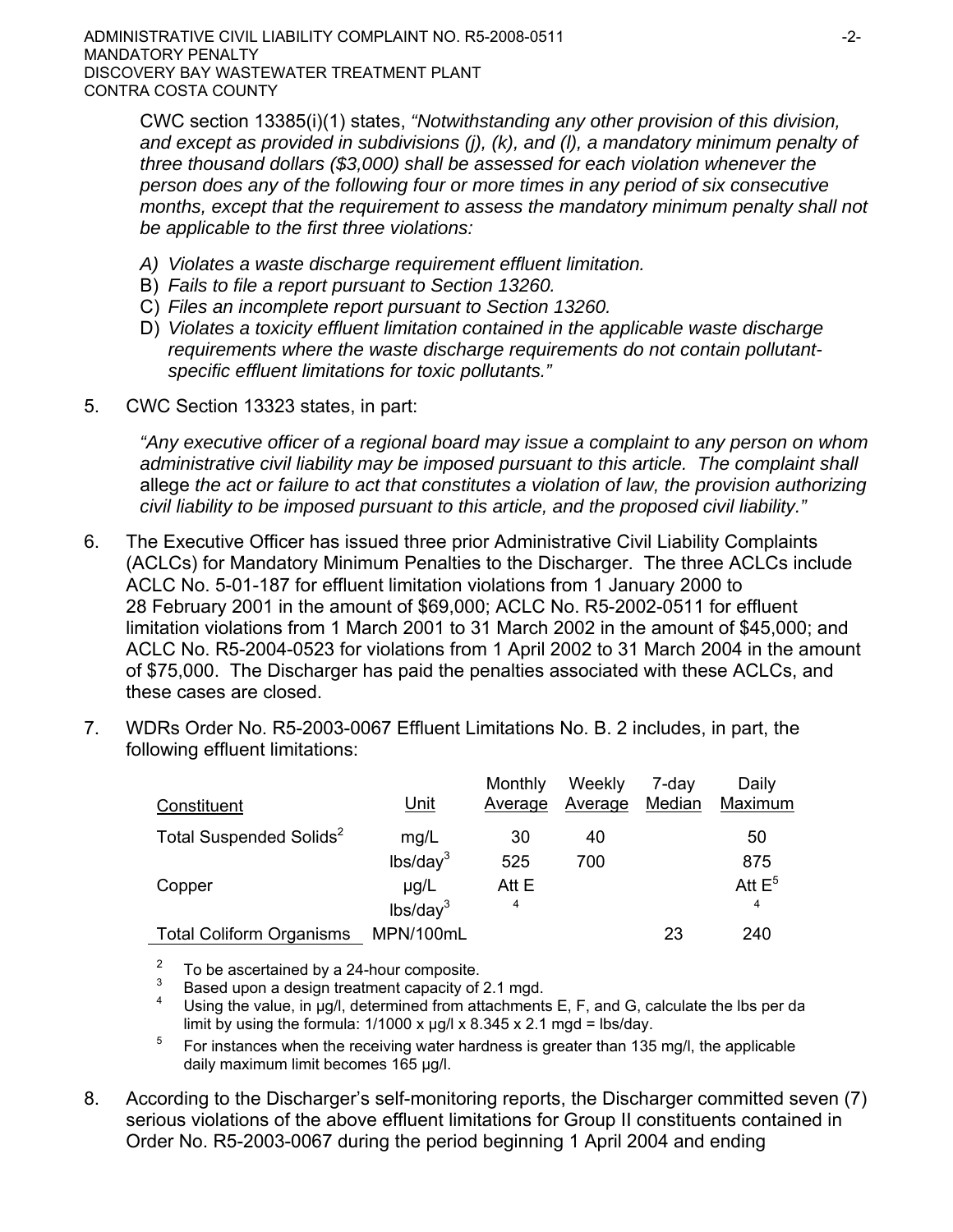31 December 2007. The violations are defined as serious because measured concentrations of Group II constituents exceeded maximum prescribed levels by more than 20 percent on these occasions. The mandatory minimum penalty for these serious violations is **twenty-one thousand dollars (\$21,000)**.

- 9. According to the Discharger's self-monitoring reports, the Discharger committed twenty (20) non-serious violations of the above effluent limitations contained in Order No R5-2003-0067 during the period beginning 1 April 2004 and ending 31 December 2007. Nine (9) of these non-serious violations are subject to mandatory penalties under CWC Section 13385 (i)(1) because these violations were preceded by three or more similar violations within a six-month period. The mandatory minimum penalty for these nonserious violations is **twenty-seven thousand dollars (\$27,000)**.
- 10. The total amount of the mandatory penalties assessed for the cited effluent violations is **forty-eight thousand dollars (\$48,000).** A detailed list of all the effluent violations is included in Attachment A, which is made a part of this Order.
- 11. Issuance of this Administrative Civil Liability Complaint to enforce CWC Division 7, Chapter 5.5 is exempt from the provisions of the California Environmental Quality Act (Public Resources Code section 21000, et. seq.), in accordance with California Code of Regulations, title 14, section 15321(a)(2).

# **THE TOWN OF DISCOVERY BAY AND ECO RESOURCES, INC. ARE HEREBY GIVEN NOTICE THAT:**

- 1. The Assistant Executive Officer of the Regional Water Board proposes that the Discharger be assessed an Administrative Civil Liability in the amount of **forty-eight thousand dollars (\$48,000)**.
- 2. A hearing on this matter will be held at the Regional Water Board meeting scheduled on **12/13 June 2008**, unless the Discharger agrees to complete the following by **17 April 2008**:
	- a) Waive the hearing by completing the attached form and returning it to the Regional Water Board; and
	- b) Pay the proposed civil liability of **forty-eight thousand dollars (\$48,000)** in full.
- 3. If a hearing on this matter is held, the Regional Water Board will consider whether to affirm, reject, or modify the proposed Administrative Civil Liability, or whether to refer the matter to the Attorney General for recovery of judicial civil liability.

JACK E. DEL CONTE, Assistant Executive Officer

18 March 2008

Attachment A: Record of Violations BLH: 3/18/08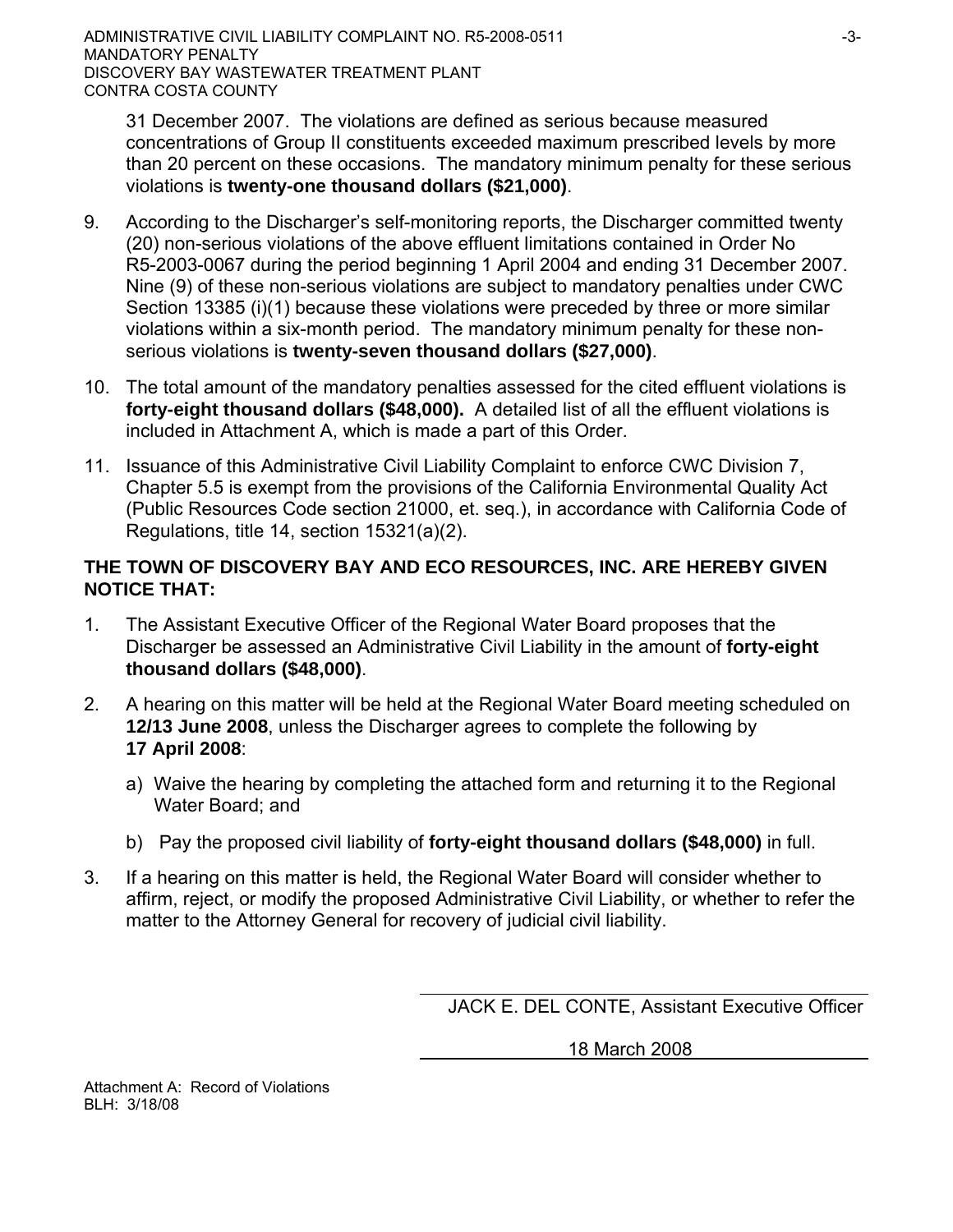## **WAIVER OF HEARING FOR ADMINISTRATIVE CIVIL LIABILITY COMPLAINT**

By signing this waiver, I affirm and acknowledge the following:

- 1. I am duly authorized to represent The Town of Discovery Bay and ECO Resources, Inc. (hereinafter "Discharger") in connection with Administrative Civil Liability Complaint No. R5-2008-0511 (hereinafter the "Complaint");
- 2. I am informed of the right provided by California Water Code Section 13323, subdivision (b), to a hearing within ninety (90) days of service of the Complaint;
- 3. I hereby waive the Discharger's right to a hearing before the California Regional Water Quality Control Board, Central Valley Region, within ninety (90) days of the date of service of the Complaint; and
- 4. I certify that the Discharger will remit payment for the civil liability imposed in the amount of **forty-eight thousand dollars (\$48,000)** by check, which contains a reference to "ACL Complaint No. R5-2008-0511" and is made payable to the "*State Water Pollution Cleanup and Abatement Account*."
- 5. I understand the payment of the above amount constitutes a settlement of the Complaint, and that any settlement will not become final until after the 30-day public notice and comment period mandated by Federal regulation (40 CFR 123.27) expires. Should the Regional Water Board receive new information during this comment period, the Regional Water Board may withdraw the complaint, return payment, and issue a new complaint.
- 6. I understand that payment of the above amount is not a substitute for compliance with applicable laws and that continuing violations of the type alleged in the Complaint may subject the Discharger to further enforcement, including additional civil liability.

(Print Name and Title)

(Signature)

(Date)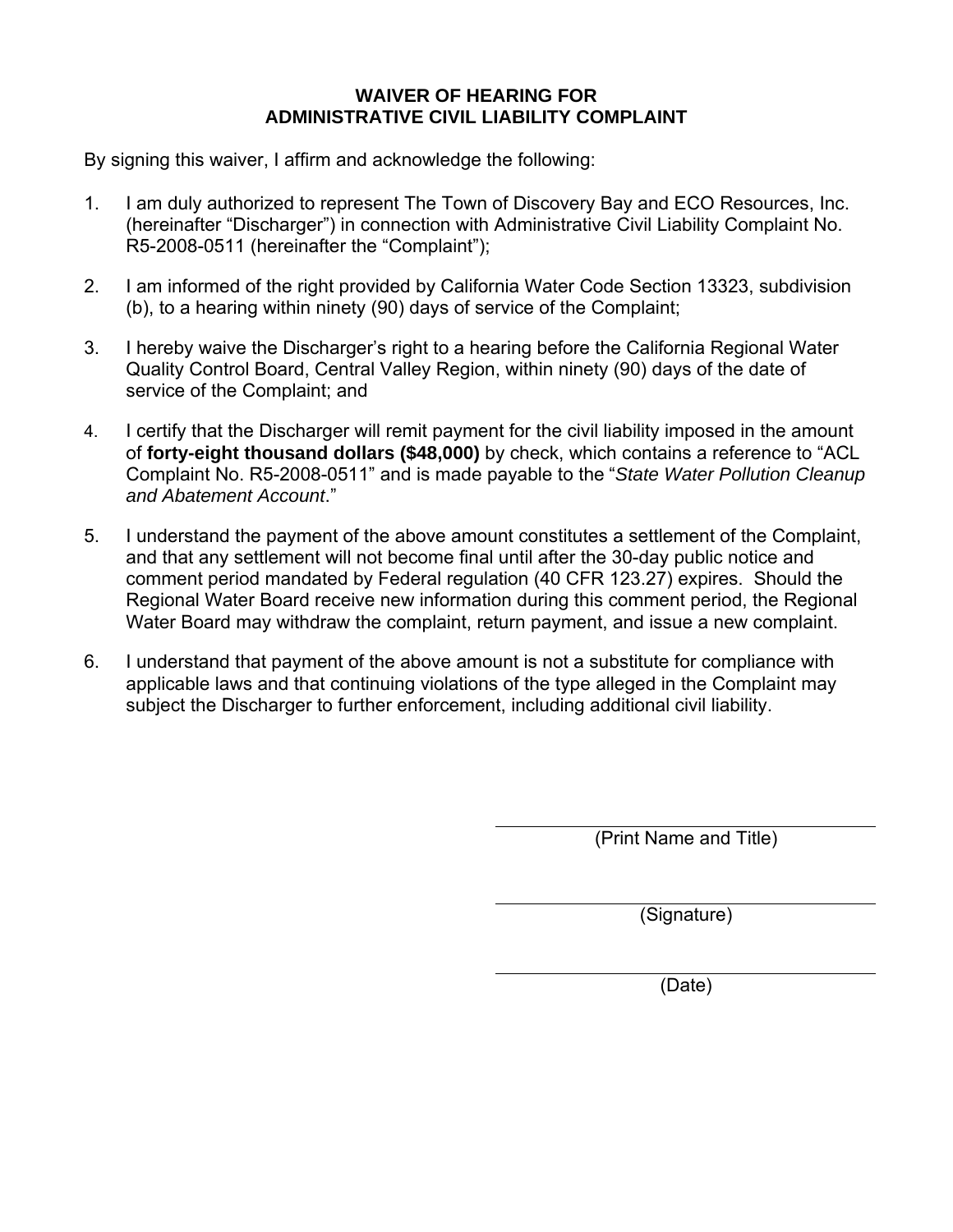## **ATTACHMENT A**

## **ADMINISTRATIVE CIVIL LIABILITY COMPLAINT NO. R5-2008-0511**

#### **Discovery Bay**

**Wastewater Treatment Plant** 

RECORD OF VIOLATIONS (1 April 2004 – 31 December 2007) MANDATORY PENALTIES (Data reported under Monitoring and Reporting Program No. R5-2003-0067)

|                |             | Violation   |            |              | Measure                  | Period      | Flow  | <b>CIWQS</b><br>Numbe |                         |
|----------------|-------------|-------------|------------|--------------|--------------------------|-------------|-------|-----------------------|-------------------------|
|                | <b>Date</b> | <b>Type</b> | Units      | <b>Limit</b> | $\underline{\mathsf{d}}$ | <b>Type</b> | Rate  | r                     | Remarks                 |
| 1              | 6-Jul-04    | Coliform    | MPN/100 mL | 240          | 1600                     | Daily       |       | 257745                | $\mathbf{3}$            |
| $\overline{2}$ | 27-Jul-04   | <b>TSS</b>  | mg/L       | 50           | 56                       | Daily       |       | 257774                | 3                       |
| 3              | 13-Oct-04   | Copper      | µg/L       | 96           | 110                      | Daily       |       | 257775                | 3                       |
| 4              | 31-Oct-04   | Copper      | µg/L       | 52           | 90                       | Monthly     |       | 257776                | $\overline{2}$          |
| 5              | 23-Feb-05   | Coliform    | MPN/100 mL | 240          | 500                      | Daily       |       | 258037                | 4                       |
| 6              | 12-Apr-05   | Coliform    | MPN/100 mL | 240          | 300                      | Daily       |       | 258039                | 3                       |
| $\overline{7}$ | 13-Apr-05   | Coliform    | MPN/100 mL | 240          | 1600                     | Daily       |       | 258038                | 3                       |
| 8              | 27-Apr-05   | Coliform    | MPN/100 mL | 23           | 305                      | 7-day       |       | 258044                | 4                       |
| 9              | 27-Apr-05   | Coliform    | MPN/100 mL | 240          | 500                      | Daily       |       | 258040                | 4                       |
| 10             | 28-Apr-05   | Coliform    | MPN/100 mL | 23           | 110                      | 7-day       |       | 258071                | 4                       |
| 11             | 3-May-05    | Coliform    | MPN/100 mL | 23           | 30                       | 7-day       |       | 258041                | 4                       |
| 12             | 31-Jul-05   | Copper      | µg/L       | 25           | 35                       | Monthly     |       | 258043                | $\mathbf 2$             |
| 13             | 30-Apr-06   | Copper      | µg/L       | 22           | 25                       | Monthly     |       | 258072                | 3                       |
| 14             | 30-Jun-06   | Copper      | µg/L       | 11           | 20                       | Monthly     |       | 263580                | $\overline{2}$          |
| 15             | 5-Jul-06    | Copper      | µg/L       | 21           | 40                       | Daily       |       | 263582                | $\overline{2}$          |
| 16             | 12-Jul-06   | Copper      | µg/L       | 21           | 40                       | Daily       |       | 263583                | $\boldsymbol{2}$        |
| 17             | 31-Jul-06   | Copper      | µg/L       | 17           | 40                       | Monthly     |       | 263581                | $\overline{2}$          |
| 18             | 31-Jul-06   | Copper      | lbs/day    | 0.3          | 0.4                      | Monthly     | 1.116 | 264239                | 2                       |
| 19             | 7-Feb-07    | Coliform    | MPN/100mL  | 240          | 1600                     | Daily       |       | 264237                | 3                       |
| 20             | 12-Feb-07   | Coliform    | MPN/100mL  | 240          | 1600                     | Daily       |       | 264240                | 3                       |
| 21             | 10-Oct-07   | Coliform    | MPN/100mL  | 240          | 1600                     | Daily       |       | 264238                | 3                       |
| 22             | 24-Oct-07   | Coliform    | MPN/100mL  | 240          | 1600                     | Daily       |       | 267218                | 3                       |
| 23             | 10-Oct-07   | Coliform    | MPN/100mL  | 23           | 802                      | 7-day       |       | 267222                | 3                       |
| 24             | 24-Oct-07   | Coliform    | MPN/100mL  | 23           | 801                      | 7-day       |       | 267619                | 4                       |
| 25             | 25-Oct-07   | Coliform    | MPN/100mL  | 23           | 130                      | 7-day       |       | 267618                | $\overline{\mathbf{4}}$ |
| 26             | 26-Oct-07   | Coliform    | MPN/100mL  | 23           | 69                       | 7-day       |       | 267632                | 4                       |
| 27             | 30-Oct-07   | Coliform    | MPN/100mL  | 23           | 69                       | 7-day       |       | 268832                | $\overline{\mathbf{4}}$ |
|                |             |             |            |              |                          |             |       |                       |                         |

Remarks:

1. Serious Violation: For Group I pollutants that exceed the effluent limitation by 40 percent or more.

2. Serious Violation: For Group II pollutants that exceed the effluent limitation by 20 percent or more.

3. Non-serious violations falls within the first three violations in a six-month period, thus is exempt.

4. Non-serious violation subject to mandatory penalties.

5. Mass rate limitation exceedances due only to wet weather not assessed MMPs pursuant to State Water Board Order WQO 2004-0013.

| <b>VIOLATIONS AS OF:</b>                | 12/31/2007 |
|-----------------------------------------|------------|
| Group I Serious Violations:             |            |
| <b>Group II Serious Violations:</b>     |            |
| Non-Serious Exempt from MPs:            | 11         |
| Non-serious Violations Subject to MPs:  | 9          |
| <b>Total Violations Subject to MPs:</b> | 16         |

Mandatory Minimum Penalty = (7 Serious Violations + 9 Non-Serious Violations) x \$3,000 = \$48,000